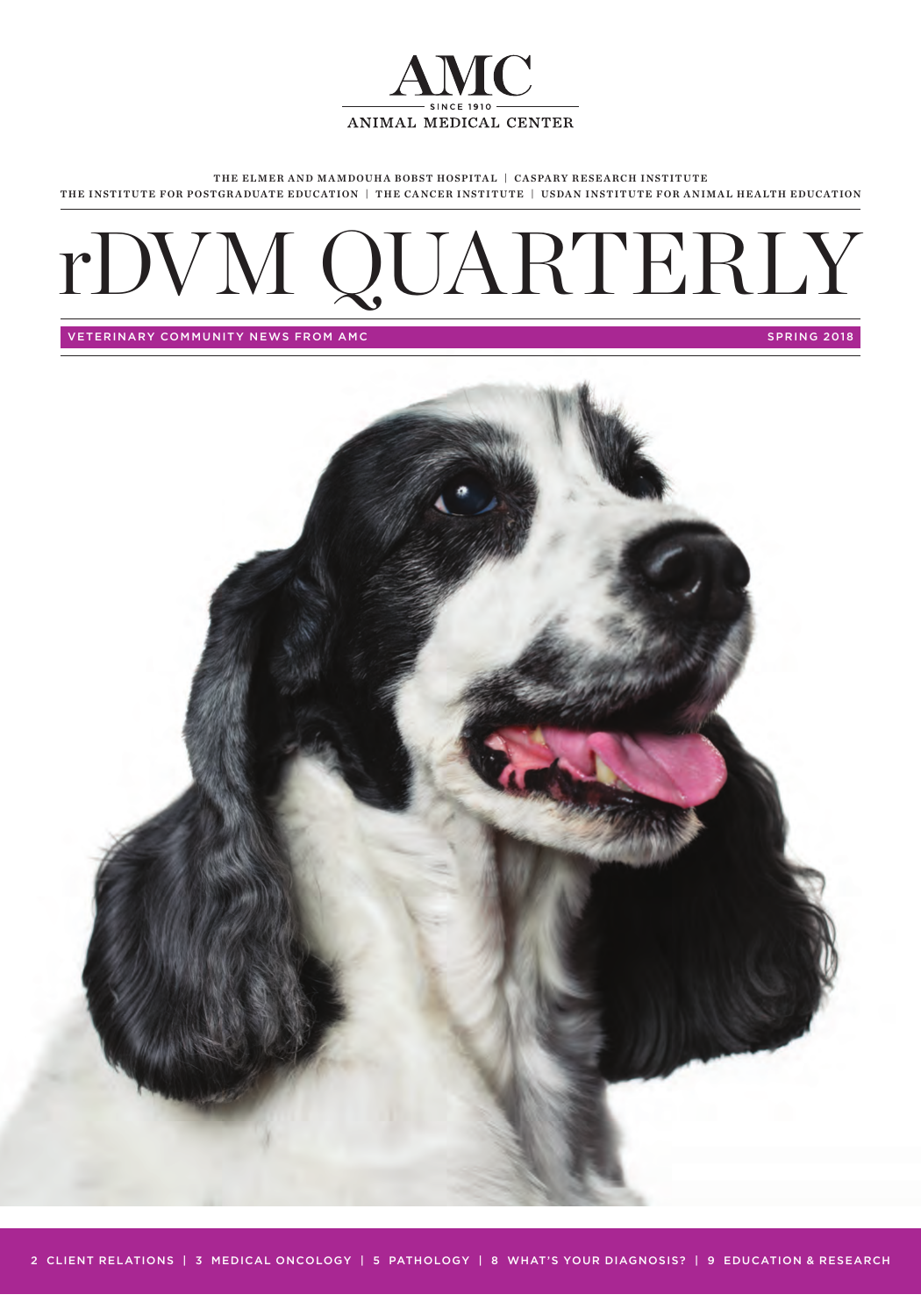To Our Valued Partners In Care,

This year brings many exciting changes to the Animal Medical Center. In our ongoing effort to ensure AMC provides the best possible care for our pet patients and the best possible experience for our clients, including those you've referred to us, I am pleased to announce a short-term project is underway to renovate the hospital's second floor clinic. These improvements will provide a more streamlined check-in/check-out process; establish a separate waiting area for our feline patients; create additional treatment rooms to accommodate our expanding caseload; and build a more comfortable, userfriendly waiting area for both pets and their owners. We are looking forward to unveiling this modernized, redesigned space, which will appropriately reflect the high-quality care you expect from AMC.

In staff-related news, I am excited to share that Dava Cazzolli, DVM, DACVECC, a former AMC intern and resident, has returned to AMC as a staff specialist in our Emergency & Critical Care Service. We are pleased to have her back to join this busy and talented team. We also recently welcomed Britney McLean, Client Advocate, to the AMC family. Britney is primarily responsible for managing the client experience on the second floor. You can learn more about her in this newsletter.

At the end of February, AMC bid a fond farewell to Dr. Richard Goldstein, who served as Chief Medical Officer since 2012. During our transition period, we want to assure you that the clients and patients you refer to us will still receive the highest level of care. We are grateful that you have entrusted us with your patients and thank you for your ongoing support.

Sincerely,





Kathryn Coyne CEO kathryn.coyne@amcny.org 212-329-8601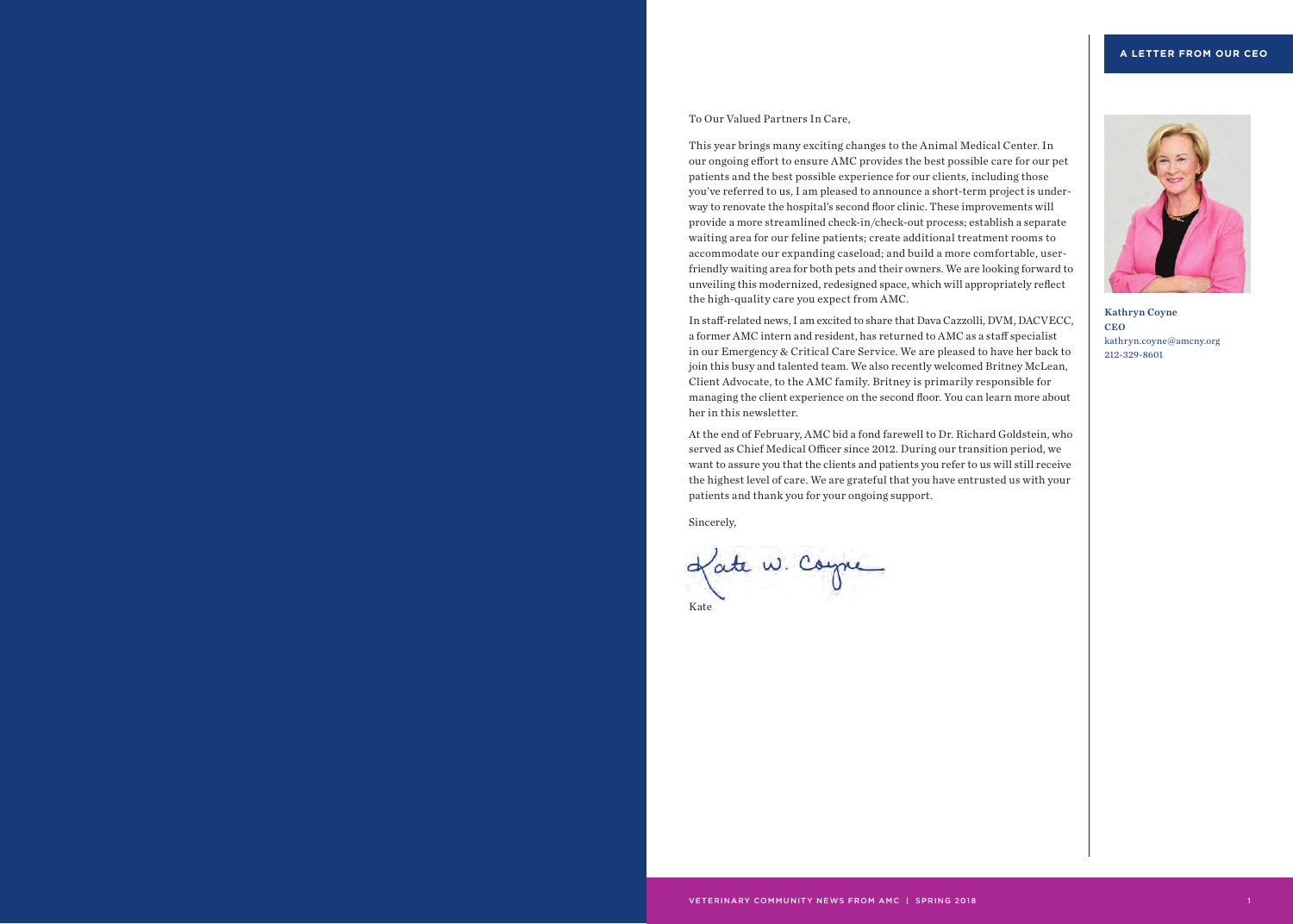

Britney McLean *Client Advocate* britney.mclean@amcny.org 929-243-0207

# AMC Welcomes Britney McLean, Client Advocate

*Interview by Liana Everaert, Executive Director of Client Relations*

Liana: *Why did you choose to be a Client Advocate here at AMC?*

Britney: As the largest and most advanced veterinary center in America, the Animal Medical Center is a leading hospital for animal-loving professionals. Working alongside such an outstanding team while doing what I love—helping people and their beloved pets—has always been a dream of mine.

Liana: *Can you tell us more about your background in assisting pet owners?*

Britney: Before coming to AMC, I spent six years as a manager in one of the largest dog daycare centers in Manhattan, Biscuits & Bath. There, I developed my passion for helping people access elite level care for their four-legged family members. I oversaw all the services, including daycare, grooming, training, and primary veterinary care, while providing high level client support.

Liana: *What specific skills do you have that best equip you for the Client Advocate role?* 

Britney: I am a natural born helper who rises to any challenge and thrives on troubleshooting issues that can improve the overall client experience. As a devoted pet owner, coupled with my previous work experience, I know how traumatic it can be when a loved one is sick and understand that each person reacts differently under this type of stress. My focus is on building relationships with clients to make them feel comfortable while exceeding their customer service expectations.

Liana: *Do you see the Client Advocate role expanding?*

Britney: Being the first Client Advocate has been a wonderful learning experience and I only hope to see more advocates join the team. Currently, I am working on furthering my relationships with the individual medical services so that I provide a proactive service recovery when needed. Expanding the team would be welcomed as the AMC ER is open 24/7, and having full coverage to support all our clients would enhance our client experience.

## AMC's Cancer Institute Helps Develop New Breast Cancer Treatment

Dallas Pink, shown here, has successfully completed treatment for mammary gland cancer at the Animal Medical Center. She is part of an ongoing clinical trial in collaboration with researchers at Albany Medical College. AMC's oncologists are studying the effect of a peptide derivative of alpha fetoprotein (AFPep) on canine mammary gland tumors. Alpha fetoprotein is produced by the human fetus *in utero* and lowers the risk of breast cancer in women who have been pregnant. Scientists at Albany Medical College have identified the active site of alpha fetoprotein and synthesized a peptide containing that portion of the molecule to use as a treatment against breast cancer. Hopefully, this canine study will lead to data supporting a human clinical trial of AFPep.



Ann Hohenhaus DVM, DACVIM *Oncology* ann.hohenhaus@amcny.org 212-329-8612

If you have a canine patient with a mammary tumor > 2cm in size, either benign or malignant, with a life expectancy of three months and is a good candidate for surgical removal of the mammary tumor, your patient may be eligible. The dog's family must also agree to have their dog receive daily injections for seven consecutive days, which can be done at your office if the location is more convenient for them than coming to AMC. The study covers the cost of presurgical testing and surgery. Contact Dr. Ann Hohenhaus at 212-329-8800 or ann.hohenhaus@amcny.org for more information or to enroll an eligible patient.

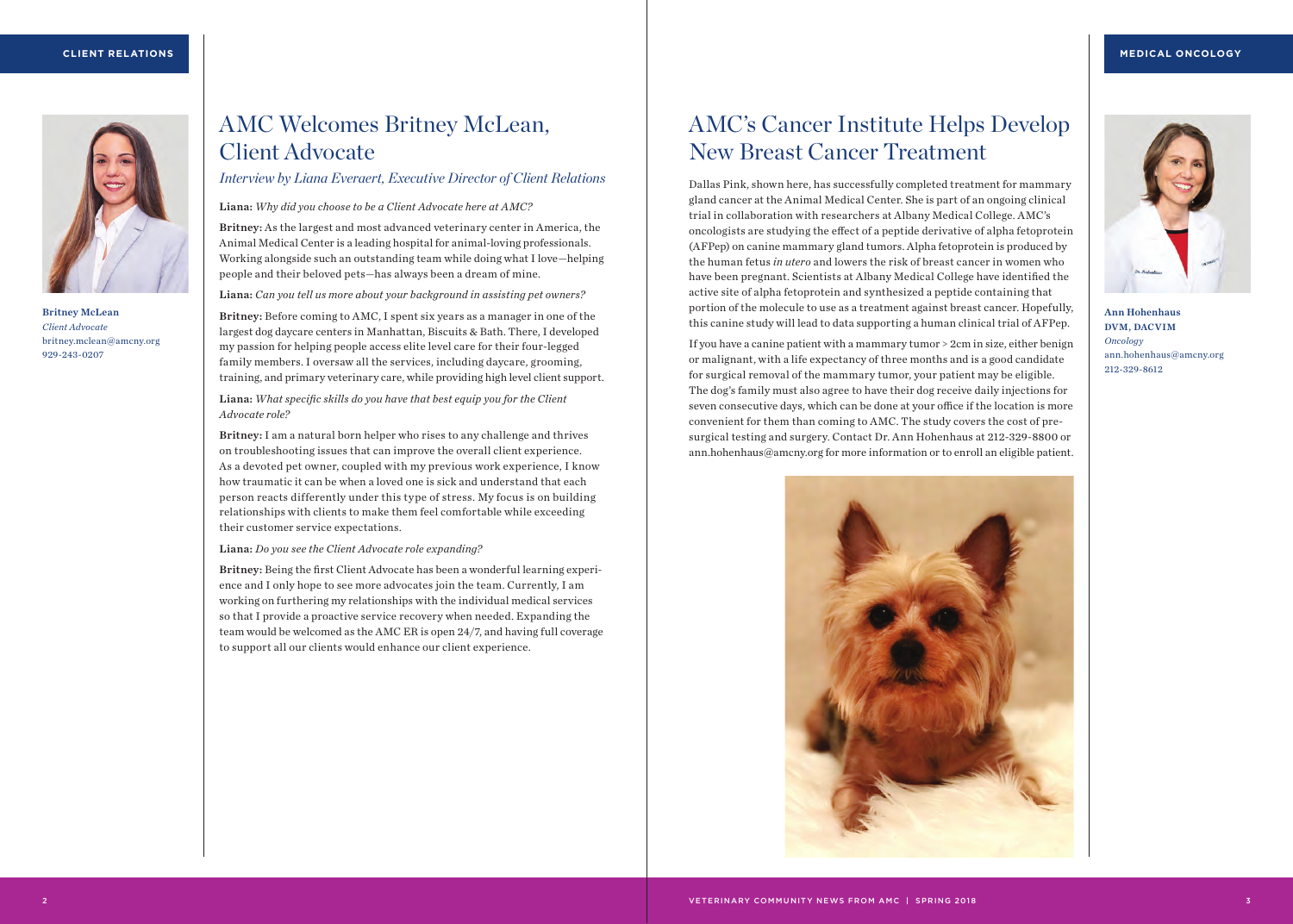## AFPep protocol

*Proof of concept and safety in tumor bearing dogs*



## Gross Pathology: What's Your Morphologic Diagnosis?

Signalment: 14 year-old, male neutered, domestic shorthair cat.

History: A 14-year-old, male neutered, indoor only, domestic shorthair cat presented to the Emergency Service for respiratory distress. He had been treated long-term with cyclosporine and prednisone for presumed immune mediated polyarthropathy. Radiographs at that time were concerning for potential bronchopneumonia and abscess formation. The patient was discharged for at home care with antibiotic therapy. The patient re-represented for respiratory distress. Bloodwork revealed a severe leukopenia, mildly elevated AST, and mild hypoalbuminemia. The patient was hospitalized for continued medical management with oxygen therapy. Repeat CBCs during hospitalization showed a mild anemia with persistent neutropenia, lymphopenia, and eosinopenia. Repeat radiographs and CT revealed a progressive lung pattern with nodule formation. The patient continued to decline despite therapy and euthanasia was elected.

Necropsy Findings: Filling the tracheal and main stem bronchi lumens is a large amount of moderately viscous, translucent, red fluid. The lungs do not collapse upon entering the thoracic cavity. The thoracic cavity contains approximately 45 ml of a moderately viscous, translucent, red fluid mixed with fibrin. Randomly distributed over all lung lobes are hundreds of discrete to coalescing, variably demarcated, firm, tan nodules that range from pinpoint to 4 cm x 3.5 cm x 2 cm [Figure 1]. On section, these nodules are comprised of firm, tan regions separated by a rubbery, dark red parenchyma [Figure 2]. In addition, within all lung lobes are dozens of sharply demarcated, 0.1 to 0.2 cm in diameter, dark red foci. From the cut surfaces of all lung lobes oozes a large amount of non-viscous, translucent, red fluid. Sections of lung nodules alone sink in 10% buffered formalin. The remaining lung lobe sections float in 10% buffered formalin.

Please formulate differential diagnoses based upon the history, clinical findings, and images before turning the page.

cm

49908 DATE 612017





Heather Daverio DVM, DACVP *Anatomic Pathology* heather.daverio@amcny.org 212-329-8684

VETERINARY COMMUNITY NEWS FROM AMC | SPRING 2018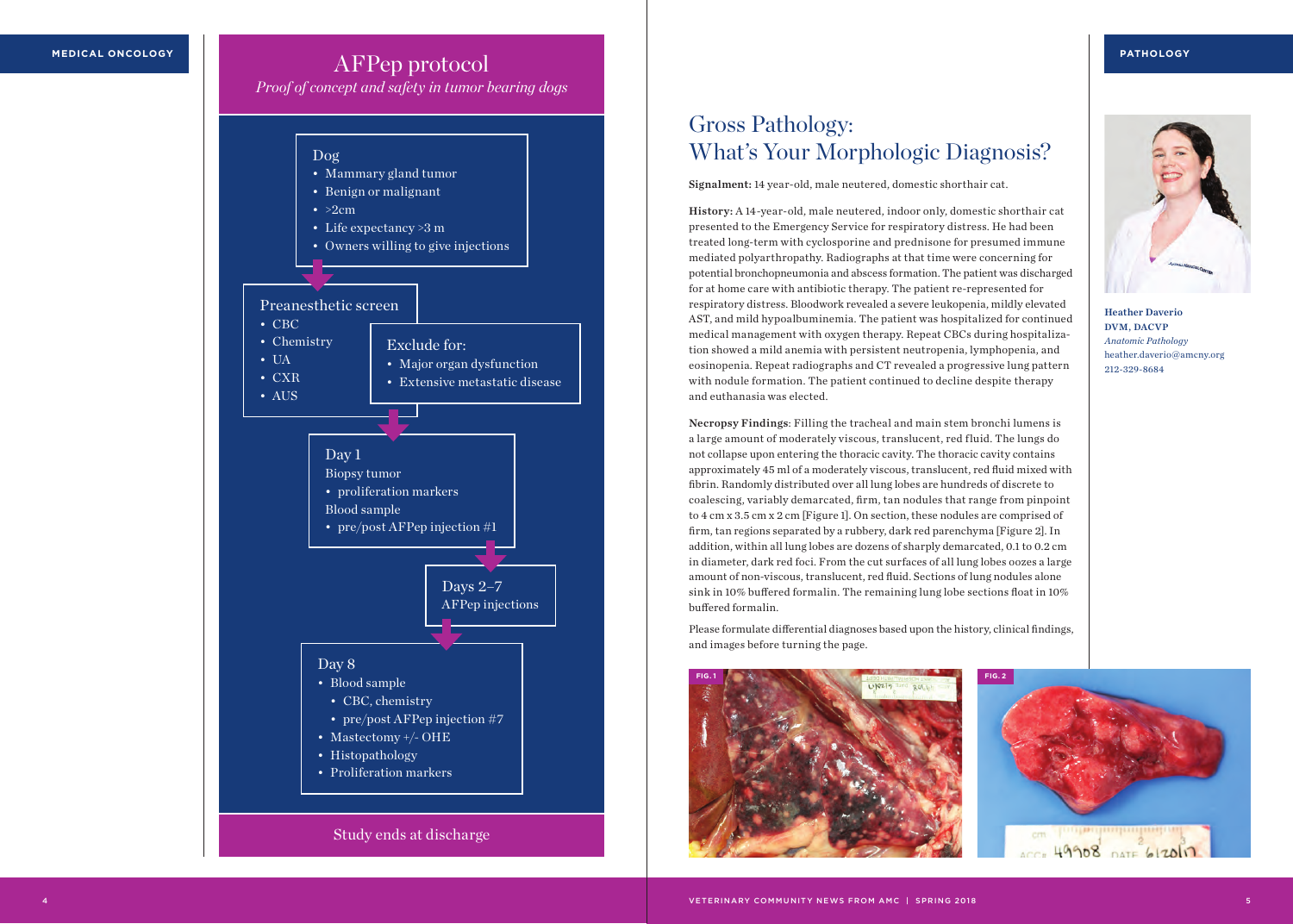Cytology: Touch imprints of the left caudal lung lobe are comprised of respiratory epithelial cells, macrophages, neutrophils, and rare multinucleated giant cells on a hemodiluted background. Within macrophages and free in the background are single or aggregated crescent to ovoid-shaped organisms with pale blue cytoplasm and a polar nuclei (protozoal tachyzoites). [Figure 3]

Histology: The alveolar spaces are diffusely filled by abundant macrophages, neutrophils, lymphocytes, and plasma cells mixed with large amounts of necrotic cellular debris, fibrin, and free tachyzoites. Inconsistently the alveolar spaces contain small amounts of hemorrhage. The alveolar septa are multifocally indistinct and replaced by a fibrillar, eosinophilic material and karyorrhectic debris (fibrin and necrosis). The remaining alveolar septa, as well as the bronchiolar and bronchial interstitium are thickened by macrophages, neutrophils, lymphocytes, plasma cells, and eosinophils mixed with fibrin. The alveolar septa are commonly lined by proliferative/hyperplastic type II pneumocytes. The bronchiolar epithelium is multifocally necrotic. Frequently macrophages, pneumocytes, and bronchiolar epithelial cells are distended by numerous 2-4 cm, round, basophilic, intracytoplasmic tachyzoites. Free tachyzoites are present within the interstitium. Multifocally the pleura is infiltrated by a similar inflammatory infiltrate and the surface is multifocally covered by fibrin. The perivascular tissue is variably expanded by edema. [Figures 4-6]

#### Morphologic Diagnosis:

#### **References**

- 1. Anfray P, Bonetti C, Fabbrini F, et al. Feline cutaneous toxoplasmosis: a case report. *Vet Dermatol*. 2005;16(2):131-6.
- 2. Cohen TM, Blois S, and Vince AR. Fatal extraintestinal toxoplasmosis in a young male cat with enlarged mesenteric lymph node. *Can Vet J*. 2016; 57(5): 483–486.
- 3. Evans NA, Walker JM, Manchester AC, Bach JF. Acute respiratory distress syndrome and septic shock in a cat with disseminated toxoplasmosis. *J Vet Emerg Crit Care* (San Antonio). 2017;27(4):472-478.
- 4. JPC Veterinary Systemic Pathology Online, Respiratory System, October 2014, P-P01. www.askjpc.org/vspo/index.php
- 5. Maxie M. Jubb, *Kennedy & Palmer's Pathology of Domestic Animals*. 6th eds. Saunders Elsevier. 2015: vol 2: 236-238; 590.
- 6. Ming P, Congcong L, Zhao J, Shen B. Sixty Years (1957–2017) of Research on Toxoplasmosis in China—An Overview. *Front Microbiol*. 2017; 8: 1825.

1. Pneumonia, bronchointerstitial, fibrinonecrotizing, granulomatous, neutrophilic, lymphoplasmacytic, eosinophilic, chronic, multifocal to coalescing, severe with numerous intrahistiocytic, intraepithelial, and free tachyzoites, severe intra-alveolar fibrin and edema, multifocal pulmonary hemorrhages, moderate type II pneumocyte hyperplasia, and mild fibrinous pleuritis

2. Edema, perivascular, multifocal, mild to moderate

Comments: The gross finding of randomly distributed, consolidated regions in the lungs was consistent with a severe, multifocal to coalescing pneumonia and a bronchointerstitial pattern was identified microscopically. Bronchointerstitial distribution indicated a manifestation of injury to both the bronchiolar and alveolar epithelium, as can be seen with aerogenous viral infections, infectious agents, diffuse alveolar damage (as with ARDS), or toxins metabolized by the Clara cells and type II pneumocytes.<sup>5</sup> Cytology of the lungs confirmed the presence of organisms consistent with protozoal tachyzoites (compatible with toxoplasmosis). Additional protozoal organisms associated with pneumonia in cats include *Neospora caninum*, *Histoplasma* spp., *Pneumocystis carinii*, *Encephalitozoon* spp., and *Sarcocystis* spp.<sup>4</sup> Cyto- and histomorphologic features were most compatible with *Toxoplasma gondii* and antemortem titers confirmed infection (IgG of 1:12800 and IgM of 1:100). Microscopic examination confirmed disseminated toxoplasmosis with subsequent multi-organ inflammation and necrosis.

*Toxoplasma gondii* is a cyst-forming obligate intracellular coccidian parasite, for which cats are the definitive host.<sup>1-6</sup> Cats are unique in that they can serve as both intermediate hosts (extra-intestinal life cycle) and definitive hosts (intestinal life cycle).4,5 This case is an example of the former. Routes of transmission include ingestion of food or water contaminated with infected feces (sporulated oocysts), ingestion of tissue cysts in infected animal tissues



(bradyzoites), and transplacental and transmammary infections (tachyzoites).4,5 Dissemination occurs within lymphocytes, macrophages, granulocytes, or free in the plasma.2,4,5 Rapidly dividing tachyzoites can replicate for indefinite generations and cause severe necrosis and damage to infected tissues.2,5 The dormant/chronic form can persist over months to years and is characterized by tissue cysts in multiple organs. Re-activation of chronic cases occurs under certain circumstances (i.e. immunosuppression).<sup>5</sup>

*Toxoplasma gondii* parasitizes a wide range of intermediate hosts. Although ubiquitous, clinical disease is uncommon except for abortions in sheep, goats, and humans.5,6 Feline toxoplasmosis is most often subclinical, but systemic infection infrequently occurs. Infection severity is determined by parasite strain, infecting dose, species, age, and immune status of the host.<sup>5</sup> Systemic toxoplasmosis occurs most often in young immunologically immature animals and in immunocompromised patients. Cell immunity appears to be important in controlling acute infection; and decreased levels of interferon gamma seen in immunocompromised patients appear to play a critical role in dissemination.2,5 In this case, severe, systemic disease was attributed to prolonged immunomodulatory therapy. Clinical signs vary depending on the organs affected, but most consistently include fever, lethargy, anorexia, ocular and nasal discharges, and respiratory distress. With central nervous system involvement, variable neurological dysfunction can be seen.<sup>1-6</sup> As in this case, pneumonitis is typically the most prominent lesion in fatal, disseminated cases. Other common findings include necrotizing hepatitis, lymphadenitis, myocarditis, pancreatic necrosis, and nonsuppurative meningoencephalitis. 1–5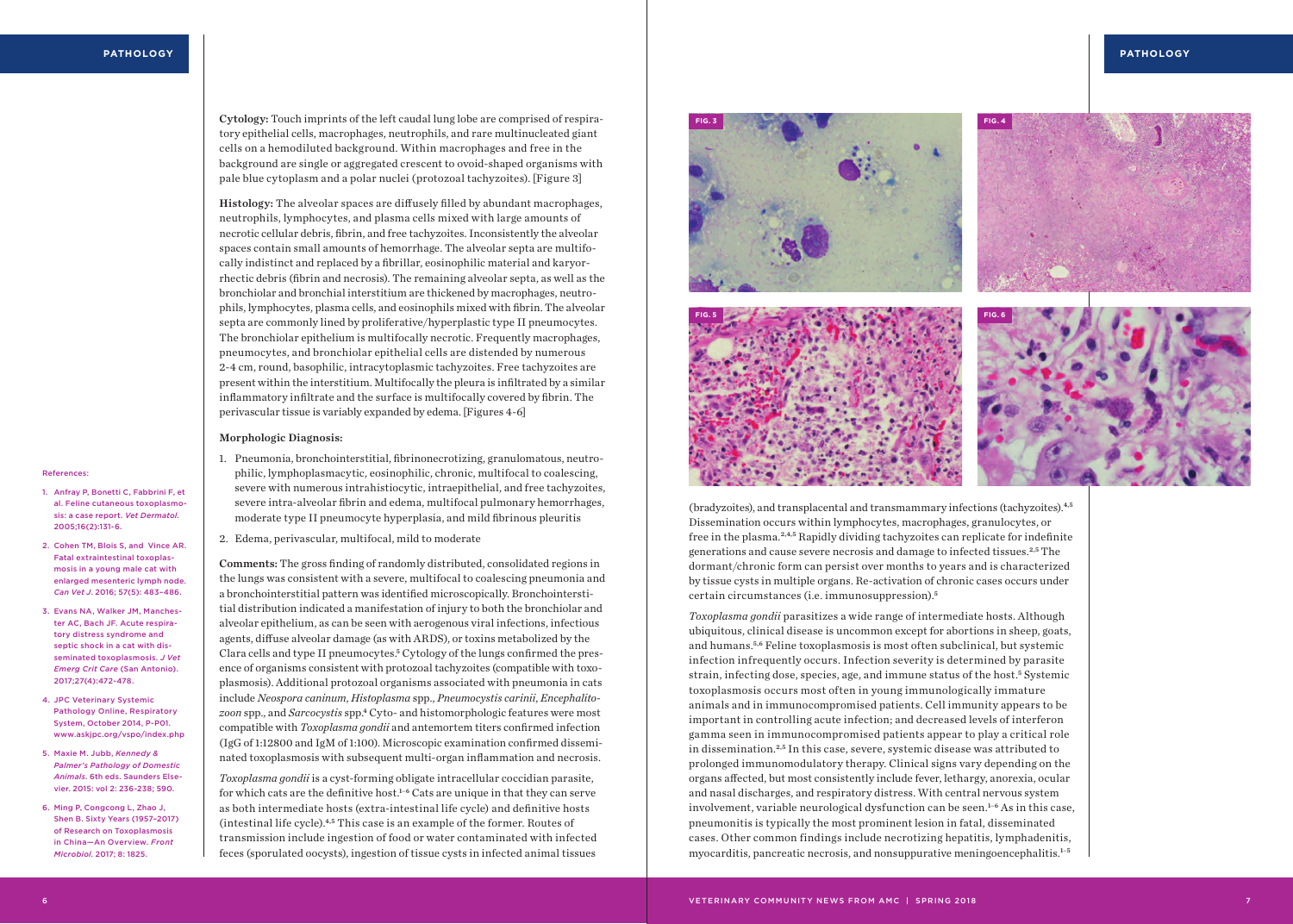## What's your diagnosis?

Anthony Fischetti, DVM, MS, DACVR *Head of Diagnostic Imaging* 

History: 8-year-old male, castrated mixed breed dog with intractable lumbar pain, progressive over the past week. The dog had recently been treated empirically with antibiotics after multiple bouts of hematuria. The treatment only partially improved the hematuria.

Figure 1. A single right lateral radiograph of the lumbar vertebral column was made to further evaluate the lumbar pain. A VD projection could not be obtained because the dog was too painful.

*What's your Diagnosis?* 

Turn to page 12 for the diagnosis and case discussion.



To help stay abreast of and contribute to advances in medicine, AMC offers cutting-edge continuing education programs to the veterinary community. In addition, AMC's veterinarians are involved in numerous scientific research studies intended to improve quality of life and reduce illness. Indeed, clinical research contributes to new knowledge that enhances our understanding of disease, strengthens diagnostic techniques, advances new therapies, and discovers better ways to diagnose illness. Much of this work is published in peer-reviewed scientific journals and/or presented at scientific meetings and conferences. *Edited by Philip Fox, DVM, DACVIM/DECVIM-CA*

#### **CONTINUING EDUCATION LECTURES**

Our continuing education lectures are open to all area veterinarians and technicians and are FREE of charge. All lectures are held at AMC from 8:00–9:00 am, unless otherwise noted. AMC lecture topics and dates are subject to change. Please visit amcny.org/celectures or email education@amcny.org for up-to-date information. No registration is required.

AMC's Partners In Practice (PIP) seminars are free and CE accred ited, but require registration. Visit amcny.org/pipseminars for more information and to register.

#### **PIP COMPREHENSIVE CLINICAL CONFERENCES**

Partners In Practice Compre hensive Clinical Conferences are intended to provide several hours of comprehensive review and updates of important and contemporary topics in veteri nary medicine. Upon comple tion, participants should gain enhanced knowledge of the selected topic. Conferences are held at AMC on Sundays from 9:00 am–3:00 pm and are both RACE and NYSED approved.

*October 14* **New Perspective – Preventing Mange, Fleas, Ticks & Heartworms CONTINUING EDUCATION Research Mew Perspective - RESEARCH HIGHLIGHTS** 

> *November 4* **Veterinary Technician Lecture**

*December 2* **Cardiology**

#### **PIP PRACTICAL CLINICAL WORKSHOPS**

Partners In Practice Practical Clinical Workshops are designed to promote sound diagnosis and effective therapies. Bring and share case materials if you wish! Participate in our time-honored teaching rounds and small group, interactive workshops. Space is limited to 15 participants, so register today! These PIP Work shops are held at AMC on Tues day evenings from 7:00-8:30 pm and are NYSED approved.

## *April 10*

**Eye Urgencies & Emergencies** *May 15*

**Advances in Rehabilitation**

*September 18* **What's Your Diagnosis? X-Ray Reading Session**

*October 23* **Contemporary Issues in Critical Care**

#### **CURRENT CLINICAL TRIALS RECRUITING PATIENTS**

(For more detailed information, visit amcny.org/clinicaltrials)

#### **Cardiology**

• The efficacy of isosorbide in the treatment of first time CHF in dogs with degenerative mitral valve disease

#### **Internal Medicine**

- Assessment of symmetric dimethylarginine (SDMA) and creatinine concentrations in cats with post-renal obstruc tions before and after decom pression of the obstruction
- Comparison of constant rate intravenous infusion and inter mittent intramuscular admin istration of regular insulin in cats with diabetic ketoacidosis
- Evaluation of the relationship between cobalamin and folate deficiencies and anemia in dogs

#### **Integrative & Rehabilitative Medicine**

• Effects of Dr. Buzby's Toe Grips® on lameness scores and client-specific outcome measures after canine tibial plateau-leveling osteotomy to treat ruptured anterior cruciate ligament

9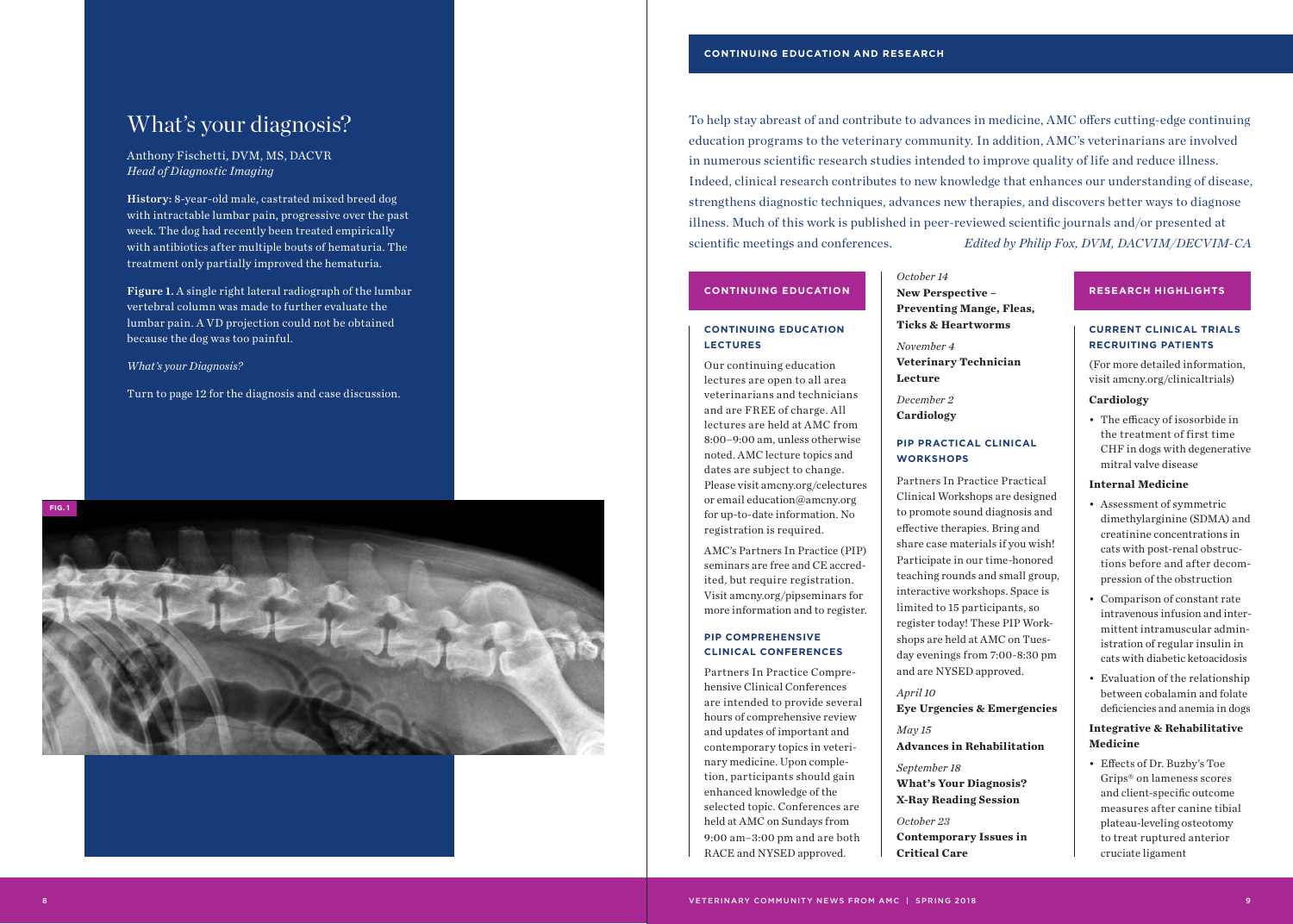#### **Interventional Radiology & Interventional Endoscopy**

- Artificial neobladder placement for dogs with resectable lower urinary tract tumors
- Treatment of Extrahepatic Biliary Duct Obstruction (EHBDO) in dogs and cats by Endoscopic Retrograde Cholangiopancreatography (ERCP) with biliary stent placement or the use of a rescue Subcutaneous Intestinal Biliary Bypass Device (SIBB)

#### **Oncology**

- Trial of Her2-expressing vaccine in dogs with appendicular osteosarcoma
- Evaluation of efficacy and safety of feline interleukin-2 immunomodulator following surgical excision of feline fibrosarcoma
- Leukocytes infiltrating canine solid tumors may harbor oncogenic mutations
- Combination chemotherapy and immunotherapy for dogs with splenic hemangiosarcoma

#### **AMC'S ANNUAL RESIDENT RESEARCH CONFERENCE**

At AMC, every veterinarian in our Residency Training Program conducts an independent research study as part of the program and presents their findings in the 3rd year of their residency. These are summarized here.

#### **Comparison intra-arterial vs. IV administration of chemotherapy levels to treat canine urinary tract tumors. (Dr. M. Kirsch)**

• Certain agents may provide enhanced regional chemotherapy.

**Total cystectomy with bilateral subcutaneous ureteral bypass. Five dogs with trigonal transitional cell carcinoma. (Dr. K. Kraska)**

• This technique appeared to have merit and should be further studied.

#### **Evaluation of cobalamin and folate deficiencies and anemia in dogs. (Dr. E. Stanley)**

• Nonregenerative anemia was not related to reduced cobalamine and folate.

#### **Magnetic resonance imaging characteristics of cats with lymphoma associated with the tympanic bulla. (Dr. B. Swanson)**

• Lymphoma should be added as a differential diagnosis for vestibular disease.

**Effect of cross-match on packed cell volume after packed RBC transfusion in transfusion-naïve, anemic cats. (Dr. B. Sylvane)**

• Major cross-match testing may not be necessary prior to RBC transfusion in AB blood typed transfusion-naïve cats in most circumstances.

#### **Safety of a ribose-cysteine supplement in healthy canine patients. (Dr. A. Verrilli)**

• This supplement was safe, but did not appear to affect blood levels.

#### **Morphology of the feline tricuspid valve apparatus and right ventricle in hypertrophic and dilated cardiomyopathy. (Dr. L. Wiley)**

• Substantial differences in the tricuspid valve apparatus occur between types of cardiomyopathy.

#### **Serum symmetric dimethylarginine and creatinine values measured in feline urethral obstruction. (Dr. K. Wilson)**

• Both SDMA and creatinine tests provided practical and useful data in UO cats.

### **RESEARCH STUDIES IN PRINT**

The Animal Medical Center's doctors contributed to and completed a number of research studies (AMC doctors are listed in bold font below), whose results have been published in scientific journals this quarter. These include a number of studies involving interventional radiology to manage urinary tract disease, collapsed trachea, minimally invasive surgery to resect pancreatic cancer, and a technique to manage esophageal strictures.

Oxford EM, Goggs R, Kornreich BG, **Fox PR**. ECG of the Month. *J Am Vet Med Assoc*. 2018 Feb 15;252(4):415-418.

Boswood A, Gordon SG, Häggström J, Wess G, Stepien RL, Oyama MA, Keene BW, Bonagura J, MacDonald KA, Patteson M, Smith S, **Fox PR**, Sanderson K, Woolley R, Szatmári V, Menaut P, Church WM, O'Sullivan ML, Jaudon JP, Kresken JG, Rush J, Barrett KA, Rosenthal SL, Saunders AB, Ljungvall I, Deinert M, Bomassi E, Estrada AH, Fernandez Del Palacio MJ, Moise NS, Abbott JA, Fujii Y, Spier A, Luethy MW, Santilli RA, Uechi M, Tidholm A, Schummer C, Watson P. Longitudinal Analysis of Quality of Life, Clinical, Radiographic, Echocardiographic, and Laboratory Variables in Dogs with Preclinical Myxomatous Mitral Valve Disease Receiving Pimobendan or Placebo: The EPIC Study. *J Vet Intern Med*. 2018 Jan;32(1):72-85.

Mcclaran JK, Pavia P, Fischetti AJ, **Donovan TA**. Laparoscopic Resection of a Pancreatic Cell Tumor in a Dog. *J Am Anim Hosp Assoc*. 2017 Nov/Dec;53(6):338-345.

**Pavia PR**, **Berent AC**, **Weisse CW**, Neiman D, Lamb K, Bagley D. Outcome of ureteral stent placement for treatment of benign ureteral obstruction in dogs: 44 cases (2010-2013). *J Am Vet Med Assoc*. 2018 Mar 15;252(6):721-731.

Jones B, **Berent AC**, **Weisse CW**, **Hart R, Alvarez L**, **Fischetti A**, Horn BD, Canning D. Surgical and endoscopic treatment of bladder exstrophy-epispadias complex in a female dog. *J Am Vet Med Assoc*. 2018 Mar 15;252(6):732-743.

Raske M, **Weisse C**, Berent AC, McDougall R, Lamb K. Immediate, short-, and long-term changes in tracheal stent diameter, length, and positioning after placement in dogs with tracheal collapse syndrome. *J Vet Intern Med*. 2018 Feb 20. doi: 10.1111/jvim.15063. [Epub ahead of print]

Tan DK, **Weisse C**, Berent A, Lamb KE. Prospective evaluation of an indwelling esophageal balloon dilatation feeding tube for treatment of benign esophageal strictures in dogs and cats. *J Vet Intern Med*. 2018 Feb 20. doi: 10.1111/ jvim.15071. [Epub ahead of print]

#### **ABOUT THIS NEWSLETTER**

This newsletter is distributed quarterly to AMC's network of referring veterinarians, alumni and others who opt-in to receive this publication. To view past issues or to join our mailing list, please visit amcny.org/rdvmquarterly. If you are an AMC alumnus who would like to sign up to receive periodic updates, please visit amcny.org/amcalumni-registration.

To receive our current staff directory or if you have questions, email info@amcny.org.

For access to the AMC Patient Referral Form, visit amcny.org/referralform.

Cover photo courtesy of Corey Towers

Designed by Anthony Coombs

## AMC Dedicated Phone Numbers for Referring Veterinarians

**AVIAN & EXOTICS** Dr. Kathy Quesenberry Dr. Cyndi Brown 212-329-8888

### Sunday – Friday 9 am – 5 pm **CARDIOLOGY**

Dr. Philip Fox Dr. Betsy Bond Dr. Dennis Trafny

212-329-8701 Monday – Sunday 9 am – 5 pm Dr. John McCue Dr. Abbie Lebowitz 212-329-8770 Monday – Sunday

#### **DENTISTRY**

Dr. Dan Carmichael Dr. Stephen Riback Dr. Django Martel 212-329-8678 Monday – Friday 9 am – 5 pm

#### **DERMATOLOGY** Dr. Mark Macina

212-329-8777 Tuesday – Saturday 9 am – 5 pm

## **INTERNAL**

**MEDICINE A** Dr. Beth Appleman Dr. Carly Bloom 212-329-8619 Monday – Sunday 9 am – 5 pm

## **INTERNAL**

#### **MEDICINE B**

Dr. Douglas Palma Dr. Dennis Slade 212-329-8675 Monday – Sunday 9 am – 5 pm

**INTERVENTIONAL RADIOLOGY & INTERVENTIONAL ENDOSCOPY** Dr. Chick Weisse Dr. Allyson Berent 212-329-8700 Monday – Friday 9 am – 5 pm

**NEUROLOGY** Dr. Chad West

9 am – 5 pm

**ONCOLOGY** Dr. Nicole Leibman Dr. Ann Hohenhaus Dr. Maria Camps 212-329-8797 Monday – Saturday 9 am – 5 pm

**OPHTHALMOLOGY** Dr. Alexandra van der Woerdt 212-329-8813 Monday 10 am – 6 pm Tuesday 10 am – 5 pm Thursday 2 pm – 9 pm Friday 9 am – 3 pm

**RADIATION ONCOLOGY** Dr. Rachel St-Vincent 212-329-8821

9 am – 5 pm

#### **SURGERY SERVICE 2**

Dr. Dan Spector 212-329-8863 Wednesday – Saturday 9 am – 5 pm

**REHABILITATION & INTEGRATIVE MEDICINE**

Dr. Leilani Alvarez Dr. Barry Cherno 212-329-8860 Monday – Saturday 9 am – 5 pm

#### **SURGERY SERVICE 3**

Dr. Pamela Schwartz 212-329-8867 Monday – Friday 9 am – 5 pm

#### **SURGERY**

#### **SERVICE 4** Dr. Rob Hart

212-329-8674 Monday – Friday 9 am – 5 pm

#### **A.M.C. PORTAL**

amcny.org/ referral-portal-login

#### **PRIORITY EMERGENCY/ CRITICAL CARE HOTLINE** 212-329-8616 or 646-556-6411 (fax)

# Monday – Friday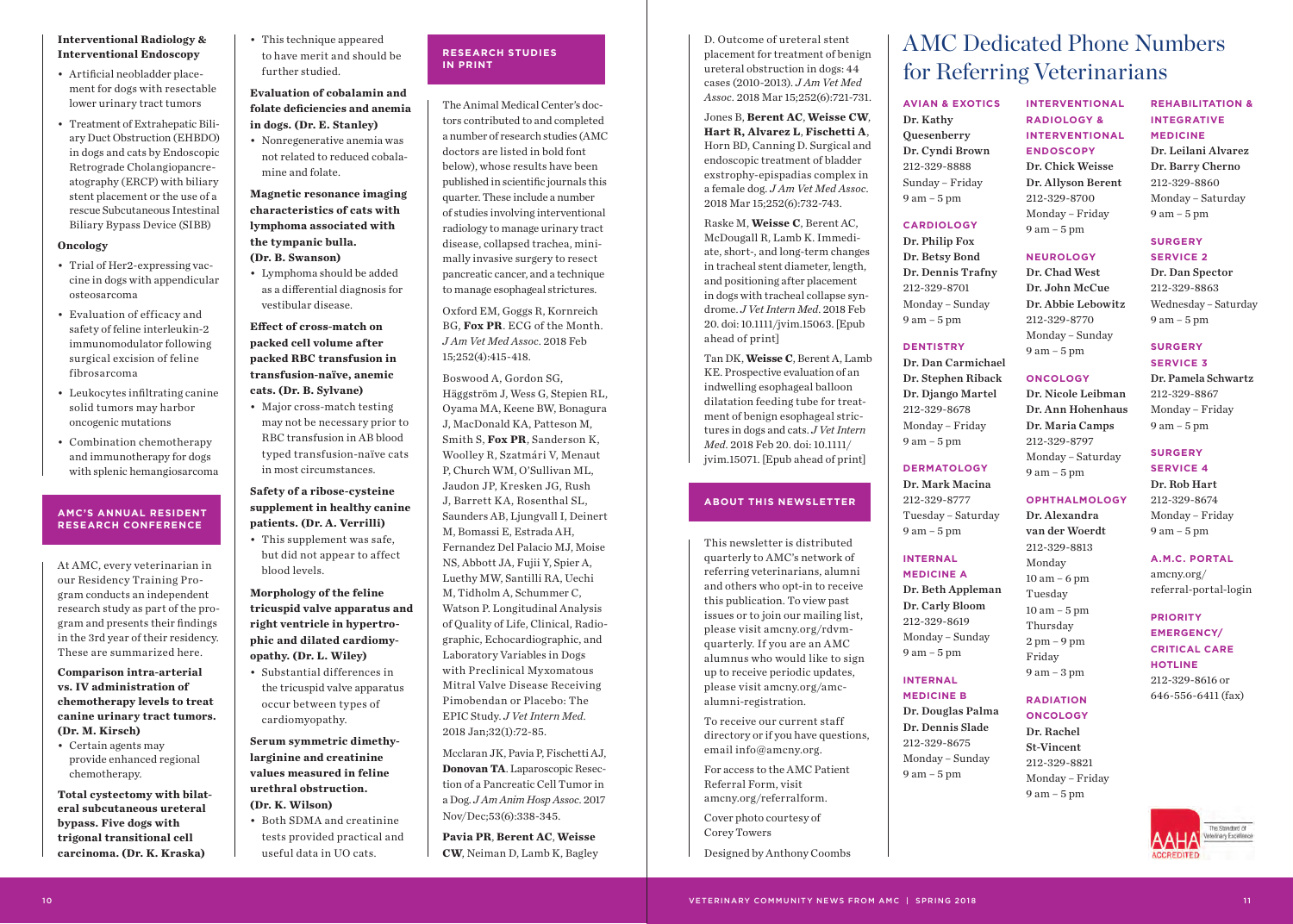



## What's your diagnosis?

Figure 1. Lateral radiograph of the lumbar vertebral column, labeled with abnormalities. Irregular new bone formation is ventral to multiple caudal lumbar vertebral bodies, from the mid-body of L4 to L7 (black arrows). There may be additional areas of irregular mineral ventral to the sacrum. A large soft tissue mass is ventral to L6 and L7, extending caudally into the pelvic inlet (white arrowheads). A few small mineral foci, similar to the new bone formation of the vertebral bodies, are in the soft tissue mass. The soft tissue mass displaces a gas filled colon ventrally.

Figure 2. An example of benign spondylosis deformans in an otherwise normal dog, most notable at L4-5 and LS. Notice the smooth new bone formation bridging the ventral disc spaces. The smooth new bone is not fragmented and there is no evidence of a

concurrent soft tissue mass. The gas-filled descending colon is in a normal position, not displaced ventrally.

Outcome: The irregular new bone formation and associated soft tissue (representing sublumbar lymphadenopathy) in the dog of this case was aspirated with ultrasound guidance. The cytology was consistent with metastatic carcinoma. On evaluation of the rest of the abdomen, an irregular, partially mineralized prostatic mass was seen, extending into the urinary bladder trigone. A primary transitional cell carcinoma was diagnosed on fine needle aspirate of the prostatic mass.

The sublumbar lymph nodes and ventral lumbar vertebral bodies are common sites of metastasis for urinary neoplasia such as prostatic transitional cell carcinoma. The new bone formation of the lumbar spine should be differentiated from the common and benign process of spondylosis deformans.